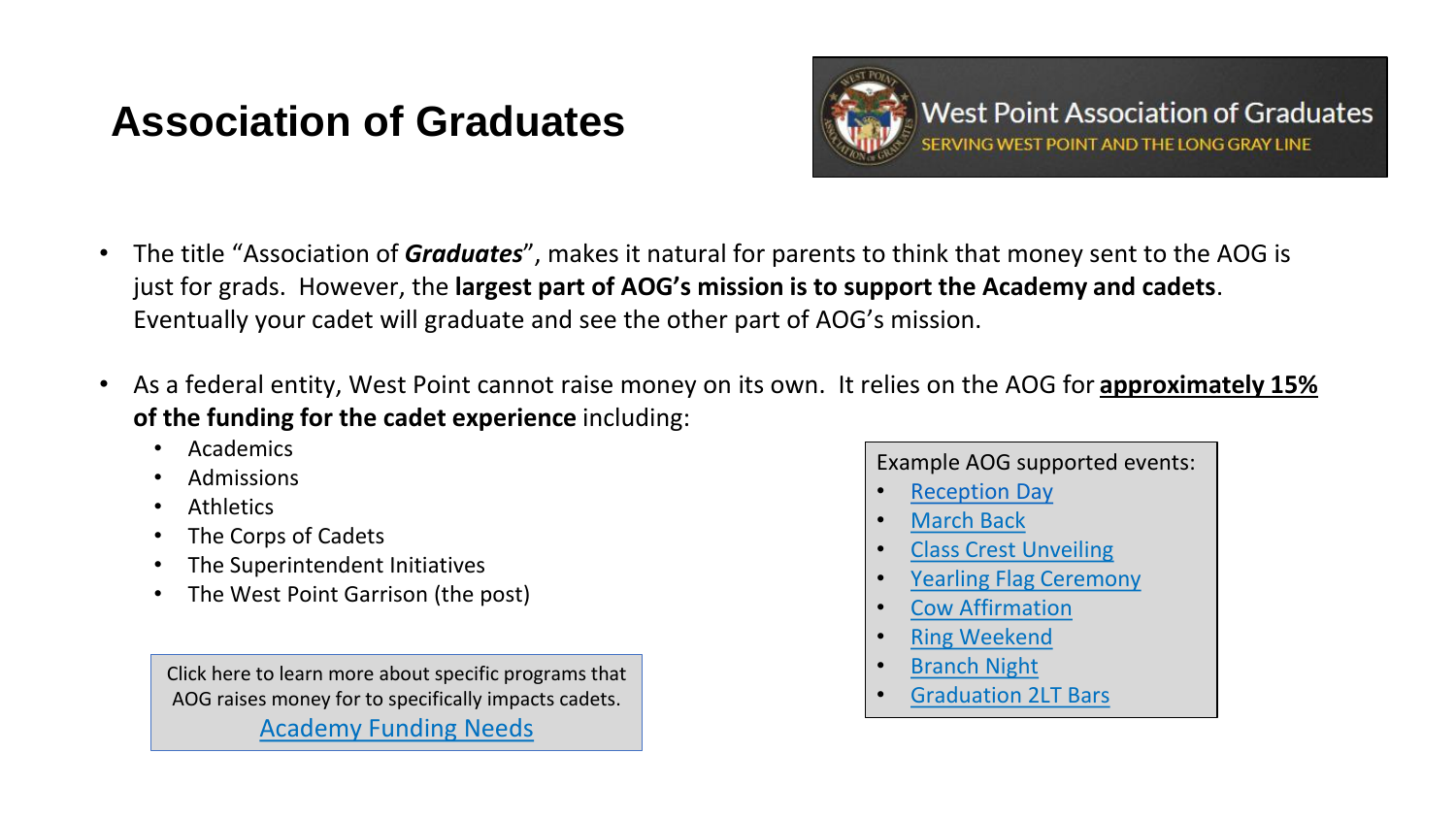## **WPAOG Donations to West Point in 2020**

Money came from 25,804 donors (19,433 Grads)

# **\$44.7 million total cash received in 2020 (that's nearly \$10,000 per cadet!)**

### **Where it is going:**

Academics: \$11.3M Athletics \$10.2M Superintendents Fund: \$6.3M Cadet Activities & Commandant's Program: \$4.5M Facilities: \$5.7M TBD: \$2.7M Long Gray Line & WPAOG: \$4M

#### **Where it came from:**

New Pledges: \$21.3M New Annual, Class and Giving Pledges: \$15M New Planned Gifts: \$6.3M Three class gifts: \$2.5M